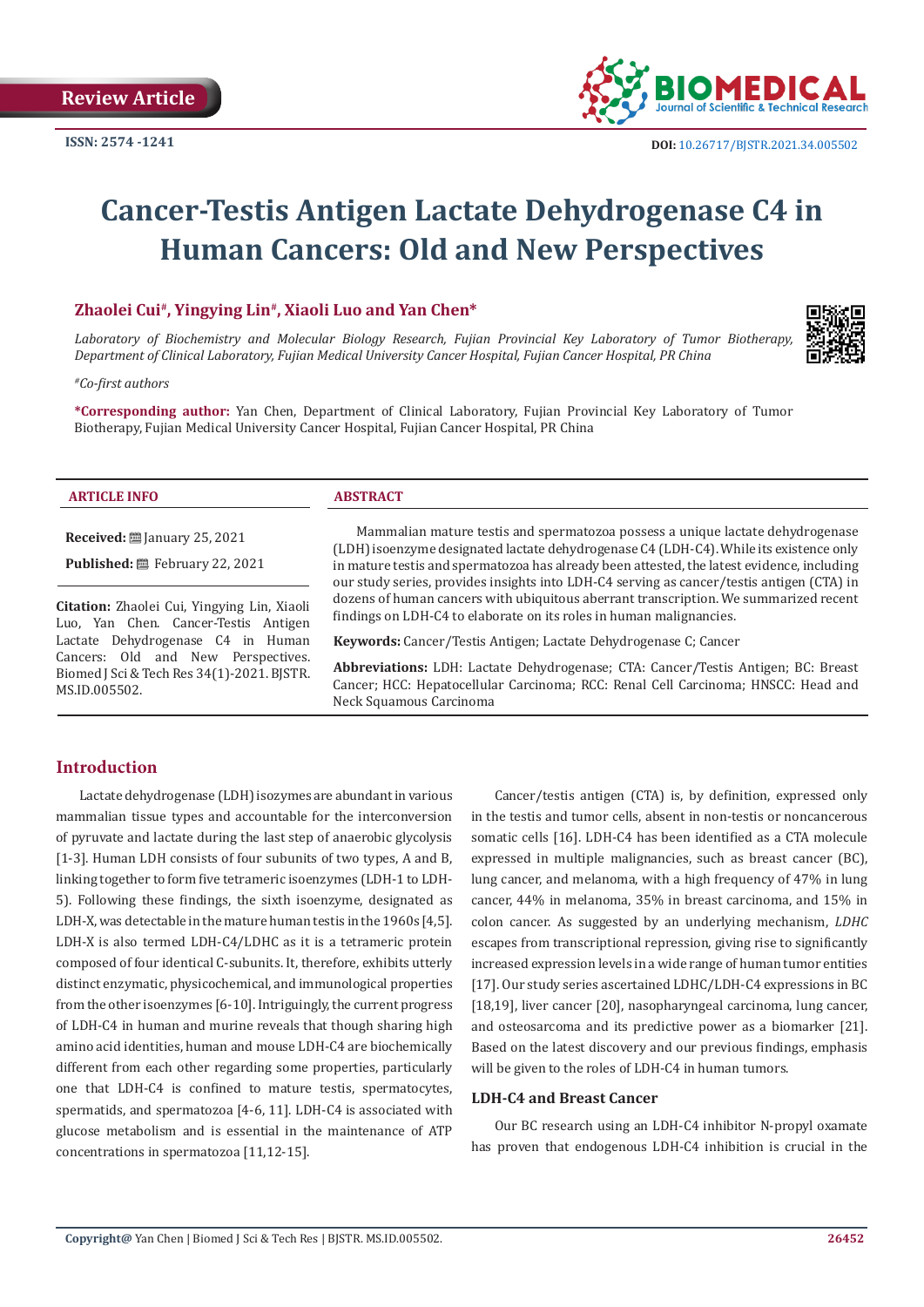exuberant invasion and metastasis of MDA-MB-231 BC cells [18]. However, this effect did not occur in LDH-C4-negative MCF-7 BC cells. Koslowski, et al. have found that the positive rate of *LDHC* in BC tissues is 35% [17]. But our results demonstrated much higher positive rates of serum and exosomal *LDHC* mRNA expressions of 91.66% (22/24) and 87.50% (21/24) in BC patients, respectively, versus the rates as low as 9.16% (11/120) and 6.67% (8/120) in healthy controls; the average LDH-C4 expression in the serum and exosomes of newly diagnosed BC cases were 9.79 and 8.87 folds of healthy controls [19]. Moreover, as the AUC values of serum and exosomal *LDHC* expression in discriminating BC from noncancerous specimens were 0.9587 and 0.9464, it could be used as a strong index for BC diagnosis [19].

Serum and exosomal *LDHC* levels are also associated with tumor size and HER2 and Ki-67 expressions in BC and with treatment efficacy and relapse, featuring a remarkable reduction in *LDHC*  expression levels after the treatment or rebound *LDHC* levels since relapse [19]. By using high-throughput tissue microarray combined with the immunohistochemical assay, our finding demonstrated LDH-C4 protein expressions in BC tissues and their correlation with clinicopathological characteristics and BC prognosis [19]. LDH-C4 protein expression was predominantly detectable in the cytoplasm of BC cells but sparsely expressed in some nuclei. The positive rate of LDH-C4 in BC tissues was 91.55%, including low LDH-C4 expression (-/+) in 33.10% of BC tissues and high expression (+/++) in 66.90% of BC tissues. About 89% of adjacent normal tissues were free of LDH-C4, leaving only 11% with low LDH-C4 expression (-/+) [19]. Together with the survival analysis results that patients with high LDH-C4 levels were at higher risk of a poor prognosis, LDH-C4 is a useful indicator for prognosis prediction in  $R<sub>C</sub>$ 

## **LDH-C4 and Lung Cancer**

Grunwald, et al. detected the mRNA expression levels of 7 CTAs (including LDHC) in NSCLC tissues and cell lines, and the positive rate of *LDHC* expression reached 25% in NSCLC tissues and completely undetectable in normal pulmonary specimens [22]. Histopathological subtyping revealed that *LDHC* mRNA was expressed in a high proportion of adenocarcinoma, squamous cell carcinoma, and large cell carcinoma. They recommended the paired biomarker analysis of *LDHC* and CG genes for greater diagnostic power in NSCLC and used *LDHC* as a new tool for monitoring immunotherapy [22]. A study by Yen, et al. connected *LDHC*  expression to cigarette smoking habits in lung cancer patients, especially in male patients with pleural effusion; the property of the aberrant *LDHC* expression between tumor entities of lung cancer makes the gene sensitive in predicting early-onset types like smoking-related lung adenocarcinoma [23]. The upregulation of *LDHC* gene expression is such a critical risk factor of lung cancer that LDH-C4 can serve as a potential marker for its diagnosis [23]. Consistently, our study with tissue microarrays also revealed that a high positive rate of LDH-C4 expression in adenocarcinoma of the lung of above 80% (unpublished data). Based on risk stratification, Kaplan-Meier curves disclosed a poor prognosis in patients with LDH-C4 overexpression (unpublished data). Correspondingly, a newly published study also confirmed that *LDHC* expression was significantly correlated with a poor prognosis of the lung adenocarcinoma patients; moreover, *LDHC* could promote proliferation, migration, invasion, and EMT in lung adenocarcinoma cells by triggering the PI3K/Akt/GSK-3β pathway [24].

#### **LDH-C4 and Renal Cell Carcinoma**

A study by Hua, et al. ascertained the relationship between LDH-C4 and clinical staging in renal cell carcinoma (RCC) [25]. Increased LDH-C4 expression indicated 'ferocious' invasion and metastasis of RCC cells and short-term survival, putting RCC patients at high risk of poor prognosis. So LDH-C4 may involve in both carcinogenic and malignant transformation regarding this primary malignant type [25]. Li, et al. utilized LDH-C4 down-expression in CAKI-1 RCC cells by siRNA silencing and found lowly expressed LDH-C4 markedly reduced the number of cells passing through a Matrigel-coated filter membrane, confirming the invasive and migrating potentials of LDH-C4-positive RCC cells indirectly [26]. Other studies of screening proteins related to cancer cell invasion and metastasis reported that endogenous LDH-C4 enhanced matrix metalloproteinase-9 (MMP-9) expression and lactic acid production, increasing the invasion and migration of malignant RCC cells [21,27,28]. Also, tumor-associated fibroblasts induced by substantial lactic acid build-up may propel hyaluronic acid secretion, creating an environment for the invasion and migration of aggressive RCC cells as well as exuberant metastasis [21].

## **LDH-C4 and Nasopharyngeal Carcinoma (NPC)**

*LDHC* mRNA expression was proved undetectable in patients with head and neck squamous carcinoma (HNSCC) based on the analysis of CTA expression data from 51 cases [29]. However, our unpublished data showed that LDH-C4 protein was abundant in NPC tissues, particularly in the cytoplasm of NPC cells. LDH-C4-positive specimens accounted for 88.4% (114/129) of NPC patients, and cases of low  $(-/+)$  and high LDH-C4 expression  $(+/++)$ possessed 49.6% (64/129) and 50.4% (65/129), respectively. The tissue-specific LDH-C4 expression is also associated with clinicopathological manifestations, such as clinical staging and cervical lymphatic metastasis (unpublished data). The upregulation of LDH-C4 expression also links to shorter survival and a poorer prognosis in NPC versus patients with a low LDH-C4 level (unpublished data). This effect may be attributed to the underlying mechanism of accelerated growth, colony formation, and migration of CNE2 cells (a poorly differentiated NPC cell line) mediated by the rise of LDH-C4 expression (unpublished data).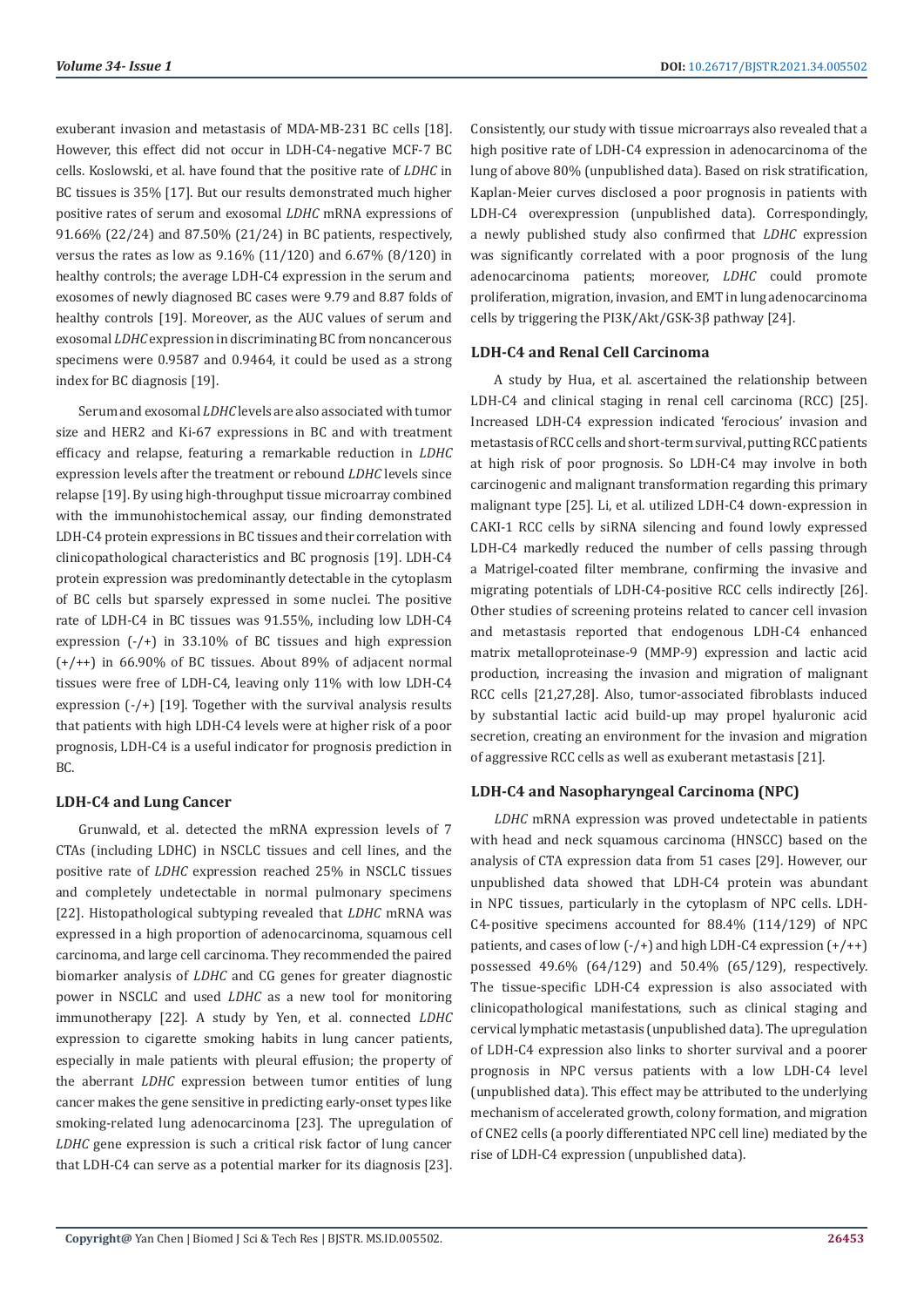## **LDH-C4 and Other Malignant Tumors**

*LDHC* gene is also differentially expressed in melanoma and prostatic cancer and noncancerous specimens, implying its role in the occurrence and development of the two cancer types [17]. A study reported *LDHC* expression inhibition in osteosarcoma and that its complete transcript and metabolic characteristics were conducive to the early detection and diagnosis of osteosarcoma with high accuracy [30]. Our data for *LDHC* gene expression in hepatocellular carcinoma (HCC) demonstrated that 68% and 60% LDHC-positive specimens were detectable in the serum and

serum-derived exosomes, showing AUCs of serum and exosomal *LDHC* in differentiating HCC from noncancerous controls of 0.8382 and 0.9451, respectively [20]. Consistently, LDH-C4 protein overexpression was found sensitive in predicting a poor prognosis of HCC patients [20]. Some studies have disclosed the aberrant *LDHC* transcript amplified in spermatocytic seminomas, osteosarcoma, and some melanoma [30-32]. Generally, the differentially expressed *LDHC* gene is detectable across various cancer types, and the expression status as well as the biological functions were summarized in Table 1.

**Table 1:** LDHC/LDH-C4 expressions and functions in human cancer types based on published studies.

| <b>Cancers</b>                                                                                                                | LDHC/LDH-C4 Expressions and Functions                                                                                                                                                                                                                                                                                                                                   | <b>References</b> |
|-------------------------------------------------------------------------------------------------------------------------------|-------------------------------------------------------------------------------------------------------------------------------------------------------------------------------------------------------------------------------------------------------------------------------------------------------------------------------------------------------------------------|-------------------|
| Melanoma, breast, colon, prostate, lung, renal,<br>ovarian, thyroid, cervical cancers; melanoma<br>and lung cancer cell lines | Frequencies of <i>LDHC</i> expression in cancers: melanoma (7/16), breast (7/20), colon<br>$(3/20)$ , prostate $(3/8)$ , lung $(8/17)$ , renal $(4/7)$ , ovarian $(3/7)$ , thyroid $(1/4)$ , and<br>cervical cancers $(5/6)$ ; melanoma $(5/8)$ and lung cancer cell lines $(2/6)$ . LDHC<br>activation was mediated by neither gene promotor demethylation nor hypoxia | $[17]$            |
| Melanoma cell lines (A375M and C81-61)                                                                                        | CpG island hypomethylation and transcription factor Sp1 and CREB were found to<br>play a major role in LDHC transcription                                                                                                                                                                                                                                               | $[30]$            |
| Lung adenocarcinoma                                                                                                           | LDHC served as a candidate oncogene in the carcinogenesis of smoking-related lung<br>adenocarcinoma                                                                                                                                                                                                                                                                     | $[23]$            |
| Non-small cell lung cancer                                                                                                    | 25% cases were LDHC-positive; LDHC could not be activated by genomic<br>hypomethylation; LDH-C4 is a prognostic factor; LDHC enhanced proliferation,<br>migration, invasion, and EMT in lung adenocarcinoma cells by triggering the PI3K/<br>$Akt/GSK-3\beta$ pathway                                                                                                   | [22, 24]          |
| Hepatocellular carcinoma                                                                                                      | 68% and 60% of serum and exosomal LDHC-positive cases; patients with high<br>LDH-C4 expression $(+ + + + +)$ in HCC tissues accounted for 55.84%. LDHC/LDH-C4<br>as a useful biomarker for early diagnosis, efficacy evaluation, relapse monitoring, and<br>prognosis prediction for HCC                                                                                | [20]              |
| Breast cancer                                                                                                                 | 91.66% and 87.50% of serum and exosomal <i>LDHC</i> -positive cases and 91.55% of LDH-<br>C4-positive patients. LDHC/LDH-C4 exhibited high discrimination power in diagnosis,<br>efficacy evaluation, relapse monitoring, and prognosis prediction for BC                                                                                                               | [18, 19]          |
| Spermatocytic seminomas                                                                                                       | LDHC was specifically expressed in spermatocytic seminomas                                                                                                                                                                                                                                                                                                              | $[32]$            |
| Osteosarcoma                                                                                                                  | LDHC was differentially expressed in osteosarcoma and normal specimens                                                                                                                                                                                                                                                                                                  | [30]              |

## **Conclusion and Perspectives**

Despite the conventional understanding of LDH-C4 as a key isoenzyme essential for sperm motility, capacitation, and fertilization, its encoding gene *LDHC* is a CTA family member and a potential therapeutic target of immunotherapy against several cancer types. The aberrant *LDHC* transcription predominantly participates in malignant behaviors, serving as a sensitive marker in tumor onset, development, and progression. However, the current evidence for LDHC's roles in cancer patients is insufficient, and what we have yet to discover includes other diverse biofunctions of LDH-C4 across various cancer types in patients, which require large-sample clinical studies with multiple independent sources.

## **Acknowledgement**

This study was supported by the National Natural Science Foundation of China (Grant number: 81802631), Provincial Natural Science Fund of Fujian (Grant no. 2018[01273), and Science and Technology Program of Fujian Province, China (Grant no. 2018Y2003).

# **Competing Interests**

The authors have declared that no competing interest exists.

#### **References**

- 1. [Echigoya Y, Sato T, Itou T, Endo H, Sakai T \(2009\) Molecular](https://pubmed.ncbi.nlm.nih.gov/19647052/) [characterization and expression pattern of the equine lactate](https://pubmed.ncbi.nlm.nih.gov/19647052/) [dehydrogenase A and B genes. Gene 447\(1\): 40-50.](https://pubmed.ncbi.nlm.nih.gov/19647052/)
- 2. [Edmunds RC, van Herwerden L, Smith Keune C, Jerry DR \(2009\)](https://www.ncbi.nlm.nih.gov/pmc/articles/PMC2737716/) [Comparative characterization of a temperature responsive gene \(lactate](https://www.ncbi.nlm.nih.gov/pmc/articles/PMC2737716/) [dehydrogenase-B, ldh-b\) in two congeneric tropical fish, Lates calcarifer](https://www.ncbi.nlm.nih.gov/pmc/articles/PMC2737716/) [and Lates niloticus. Int J Biol Sci 5\(6\): 558-569.](https://www.ncbi.nlm.nih.gov/pmc/articles/PMC2737716/)
- 3. [Adeva Andany M, López Ojén M, Funcasta Calderón R, Ameneiros](https://pubmed.ncbi.nlm.nih.gov/24929216/) [Rodríguez E, Donapetry García C, et al. \(2014\) Comprehensive review on](https://pubmed.ncbi.nlm.nih.gov/24929216/) [lactate metabolism in human health. Mitochondrion 17: 76-100.](https://pubmed.ncbi.nlm.nih.gov/24929216/)
- 4. [Goldberg E \(1963\) Lactic and Malic Dehydrogenases in Human](https://pubmed.ncbi.nlm.nih.gov/17788301/) [Spermatozoa. Science 139\(3555\): 602-603.](https://pubmed.ncbi.nlm.nih.gov/17788301/)